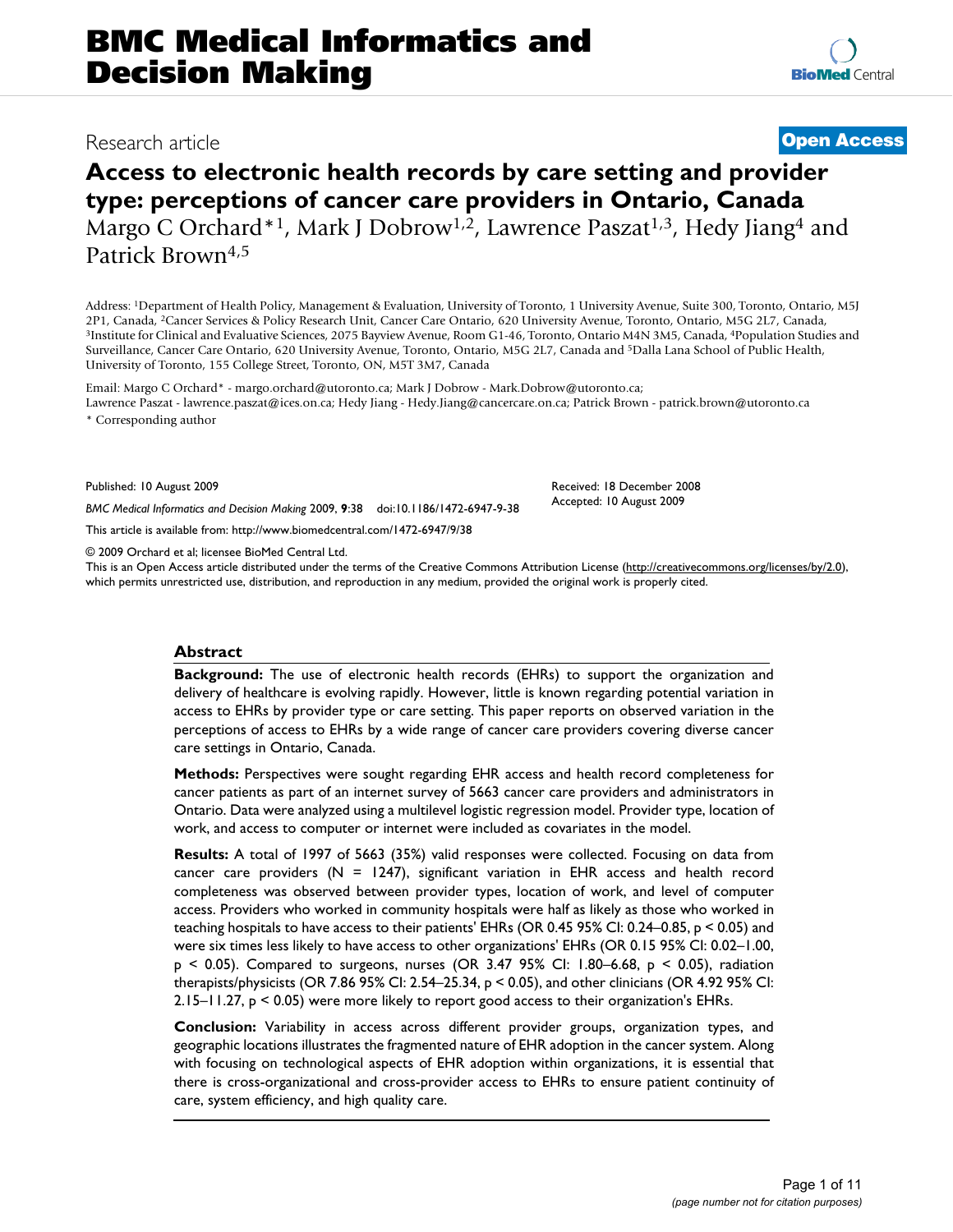## **Background**

The aim of this paper was to examine perceptions of access to electronic health records (EHRs) by different types of cancer care providers in a wide range of care settings. The real-world perspectives of an array of cancer care providers, including physicians, nurses, case managers, radiation therapists, and dieticians, provide insights on factors that may influence adoption or use of EHRs and the integration and continuity of care. The data focus on access within and across organizations and the completeness of health records.

In the context of this research, Electronic Health Records (EHR) refer broadly to the use of health information technology (HIT), including patient health information and data, clinical decision support, results management and central data repositories, and order entry management technologies such as computerized physician order entry (CPOE), to support the organization and delivery of care [1-3]. The use of EHRs to support healthcare systems internationally is evolving and expanding. It has been suggested that these systems increase efficiency, improve patient safety, and are associated with improved health benefits [1] and more efficient use of physician time [4]

HIT is being used to improve health system efficiency, integration, and the patient experience in developed nations across the world [5,6] Germany, the United Kingdom, Norway, and Australia have all established or initiated major HIT programs with varying levels of clinician involvement [5,6] In contrast, Canada has been slower to adopt HIT and EHRs. The 2006 Commonwealth Fund International Health Policy Survey of Primary Care Physicians shows Canada falling behind the UK, Germany, the Netherlands, Australia, New Zealand, and the United States in the use of information systems to support patient care [6]. Canadian primary care physicians report lower rates of EHR use for communication both within and outside of their practices. Compared to these other countries, Canadian primary care physicians also report lower rates of electronic test ordering and prescribing, reduced electronic access to patient test results and hospital records, and lower rates of the use of computerized prompts to indicate drug safety concerns, test results, and reminders [6]. Furthermore, only 4% of Canadian primary care practices have the technological capacities that allow for advanced clinical information functions [7], thus leaving Canadian primary care physicians poorly equipped to improve the management of patients with chronic disease [6]. Patient surveys echo these results. For example, only 9% of Canadian patients can communicate with their primary care doctors by email, compared to 20% in the US and 22% in New Zealand [8]. Although the Commonwealth Fund survey describes primary care physician adoption of the EHR, less is known about Canada's adoption of EHR and information technologies in other domains of healthcare, and by other types of providers (such as nurses and pharmacists).

The province of Ontario represents one of the world's largest publicly funded and managed health systems (e.g., \$40 billion annual budget). Despite local advances in EHR technology such as the Laboratory Information System, emergency room access to medication profiles, the Wait Time Information System [9], diagnostic imaging systems, and drug information systems, 26% of physician specialists in Ontario report no internet access in their main patient care setting, only 30% have access to their patients' EHRs, and just 20% have an electronic interface to other external systems for accessing or sharing patient information [10]. There is considerable variation among Ontario hospitals in the use of information technologies, with a trend towards higher rates of adoption in academic institutions compared to community hospitals [11]. However, this trend does not pertain to all types or settings of care. For example, Lapinsky and colleagues conducted a survey on intensive care units (ICUs) across Ontario and found no relationship between ICU size or university affiliation and IT availability [12]. These inconsistent trends reflect the complexity of issues influencing access to EHRs by types and settings of care, supporting the need for more specific analyses of access to EHRs.

The use of EHRs in cancer systems is a case in point. Cancer systems are a microcosm of broader healthcare systems. They represent a diverse and complex range of delivery system entities, from academic to community hospitals, and from comprehensive cancer centres to community-based home care. Cancer patients receive care from a variety of providers, including medical oncologists, radiation oncologists, surgeons, radiation therapists, social workers, dieticians, and nurses. These providers work in many different types of environments and cancer patients cross boundaries both within care settings (e.g., from surgery, to pathology, to the systemic treatment suite, to the radiation treatment facility) and between care settings (from the home, to a local hospital, to a comprehensive cancer centre). In Ontario, cancer services are coordinated centrally by the provincial cancer agency (Cancer Care Ontario), organized regionally by 14 regional cancer programs, and delivered locally by more than 80 hospitals, 14 Community Care Access Centres and numerous organizations providing community care services [5].

EHRs for cancer services can include computerized physician order entry (CPOE), diagnostic information systems, scheduling systems, and patient portals that can play a critical role in improving service integration and continuity of care [13,14]. While Ontario currently lacks system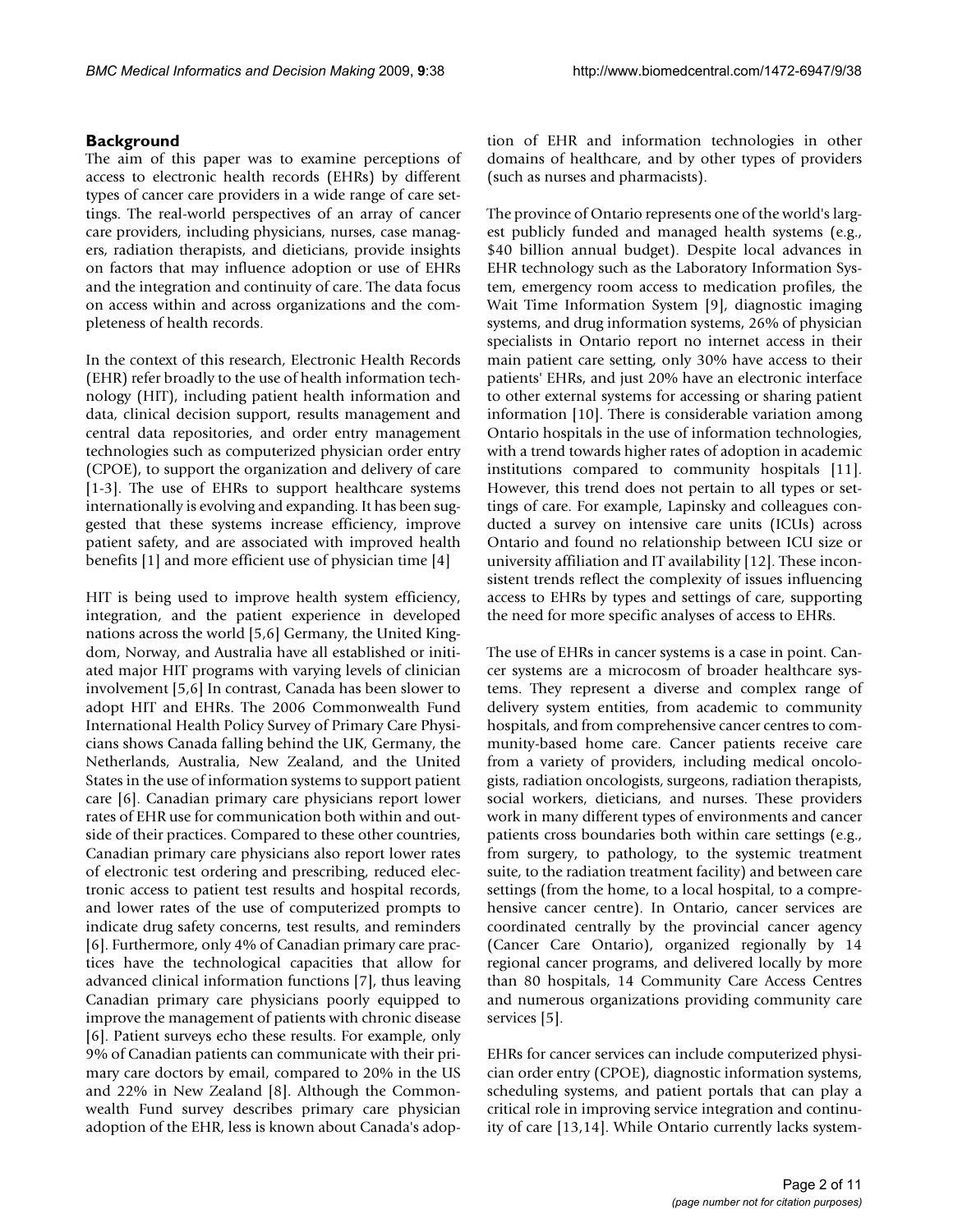wide EHR infrastructure or capabilities, relying on a number of institution-specific systems, the cancer system is developing tools and information systems to help increase the use of EHRs in the province. For example, 62% of all systemic treatment visits are supported by CPOE and 43% of lung cancer patients complete a webbased symptom screening tool when they visit the cancer centre [15]. However, with the complex context for cancer services, little is known about cancer care providers' access to organizations' existing EHRs or the completeness of these EHRs across the many care settings in the province.

Along with evidence that an EHR improves efficiency, patient safety, and health outcomes [1], there is also evidence that an EHR can improve functional and clinical integration [16,17] Having an EHR that is accessible to providers across multiple facilities (including access to online appointment scheduling, and HIT innovations to improve access to information) is an important part of improving cancer system performance [18]. Although this requires the participation of more than just physicians, the collaborative multi-professional requirements for EHRs are often overlooked [19]. For example, CPOE involves nurses, pharmacists, physiotherapists, radiologists and laboratory technicians [20] and requires that each of these groups have access to the technology before it can be used efficiently. Although communication should be bi-directional, a study of Dutch physicians, nurses, and pharmacists found that these groups only used CPOE for one-way communication [19]. In reality, a physician or nurse enters the drug order, a pharmacist checks the dose and processes the order, and then returns a medication sheet and the prepared dose to the nurse for dispensing [20]. CPOE allows for centralized decisionmaking and streamlined communication between groups [21], however unless all of the providers involved have access to the technology, the benefits of CPOE and other EHR-supported tools cannot be achieved.

This research aimed to determine the real-world perspectives of an array of cancer care providers in a wide range of care settings. More specifically, we wanted to explore the relationship between provider type, location of work, and level of access to a computer/the internet, and cancer care providers' perceptions of health record completeness and access to patient EHRs (both within and across organizations).

#### **Methods**

As part of a larger survey, cancer care providers and administrators were surveyed for their perceptions regarding access to EHRs, access to computers, and access to the internet. The Cancer Services Integration (CSI) Survey is an annual internet-based survey of cancer care providers and administrators representing all 14 regional cancer programs in Ontario [22,23] Regional cancer programs in Ontario are responsible for coordinating cancer services across multiple service provider organizations within geographically defined and mutually exclusive regions. A list of cancer care providers and administrators was compiled using the Canadian Medical Directory, Cancer Care Ontario's list of clinical and administrative cancer program leaders and direct contact with individual hospitals and Community Care Access Centres. For the 2008 survey, all identified cancer care providers and administrators in the province  $(n = 5663)$  were sent an email invitation with a web link to the online survey. Up to three email reminders were sent to non-responders over a three week period. Survey responses were captured electronically at the time of response and were subsequently downloaded for analysis. Only data for cancer care providers  $(N = 1247)$  were included in the analysis.

The three questions considered in the analysis were: 1) I have access to *my* organization's electronic health records for the cancer patients that I am responsible for; 2) I have access to *other* organizations' electronic health records for the cancer patients that I am responsible for; 3) Health records (either paper or electronic) for the cancer patients I am responsible for are usually complete.

Descriptive summary statistics were tabulated for respondent characteristics. For univariate comparisons, responses for the three questions were dichotomized as positive ('strongly agree', or 'agree' from Likert scale) or negative (all other valid responses). Proportions were calculated for all positive and negative responses for each question.

A multilevel logistic regression model was fit for each question to assess the marginal contribution of each variable. A random effect term was included at the region level to account for clustering of respondents within regional cancer programs. Consideration of respondent clustering within regions was important as regional cancer programs were at varying stages of development at the time of the survey. A separate model was created for each of the three questions as follows:

$$
Y_{ij} \sim \text{Bernoulli}(p_{ij})
$$
  
logit $(p_{ij}) = X_{ij}' \beta + U_i$   
 $U_i \sim N(0, \sigma^2)$ 

 $Y_{ii}$  is the response from respondent *j* in region *i*,  $X_{ii}$  is a vector of covariates for this respondent,  $\beta$  is a vector of regression coefficients,  $U_i$  is the region-level random effect, and  $\sigma^2$  is the variance of this random effect. Missing and 'not applicable' responses were excluded. Self-identified respondent position/role (profession), primary location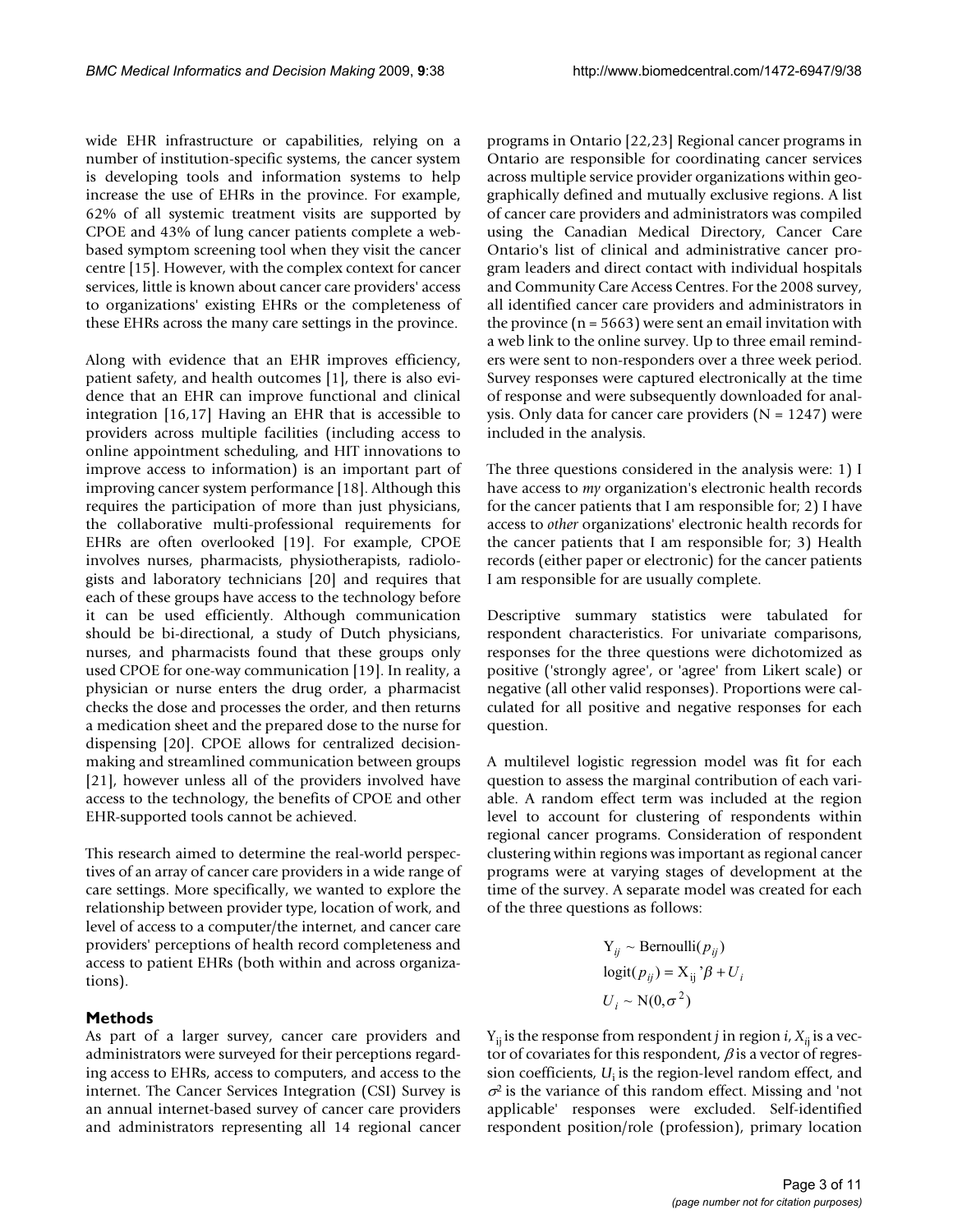of work, and access to computer or internet were included as covariates in the model representing possible confounders in the  $X_{ii}$  term. The reference groups for each variable were assigned as follows: position/role = surgeons; primary location of work = teaching hospital with cancer centre; computer access = access to computer and the internet. These reference groups were generally chosen to be the largest groups, to minimize correlation between estimated parameters. For profession, surgeons were chosen as the reference group because they work in more varied care settings compared with the other professions. Odds ratios and their 95% confidence intervals were calculated for each variable and a p-value < 0.05 was considered statistically significant.

The software SAS 9.1 (SAS Institute, North Carolina, US) was used for performing descriptive and univariate analyses. The SAS procedure GLIMMIX was used for model fitting and estimation; random effects were normally distributed, a Dual Quasi-Newton optimization technique was used; and the estimation method was residual log pseudo-likelihood [24].

# **Results**

# *Respondent characteristics*

Of 5663 email invitations distributed, a total of 1997 (35%) valid responses were collected. Because we wanted to capture the perspectives of cancer care providers, the administrator responses ( $n = 750$ ) were not included in the analysis.

Overall, 23% of physicians and 36% of other clinicians participated in the survey. A similar pattern of response rates was seen in the 2007 CSI survey [22]. The distribution of demographic characteristics of respondents included in the sub-analysis is shown in Table 1. Nonresponders and responders were comparable on two key characteristics, region and profession. Regionally, nonresponders and responders differed minimally, while non-responders were more likely to be physicians. Questions 1, 2, and 3 had 10%, 11%, and 9% missing data respectively.

# *Question-specific responses*

A summary of positive responses for each question is shown in Table 2. Overall, 80% of respondents indicated that they had good access to their organization's EHRs ('agree' or 'strongly agree'). In contrast, participants reported unfavourable access to other organizations' EHRs (22% reporting good access). Approximately half of respondents indicated that their organization's paper or electronic health records were usually complete (Table 2).

# *Multilevel logistic regression model*

Table 3 summarises the results from the mixed model fit to each of the three questions. The respondent's self-identified profession and primary work location had varying impact on the proportion of individuals most likely to respond favourably to the three questions. To validate the findings, we analyzed respondents' access to a computer and the internet which we anticipated would be related to favourable EHR access. As anticipated, having access to a computer or the internet was associated with significantly better odds of reporting good access to EHRs (both within and outside their organization) and complete health records, thus providing a face validity check.

# *Perceptions of access to own organization's EHRs*

Compared to surgeons, nurses (OR 3.47 95% CI: 1.80– 6.68, p < 0.05), radiation therapists/physicists (OR 7.86 95% CI: 2.54–25.34, p < 0.05), and other clinicians (OR 4.92 95% CI: 2.15–11.27, p < 0.05) were significantly more likely to report good access to their organization's EHRs. There was no significant difference between surgeons and medical oncologists, radiation oncologists, other physicians, or case managers. Respondents who did not report good access to a computer were statistically less likely to report good access to their own organization's EHRs compared to individuals who reported having access to a computer and the internet (OR 0.29 95% CI: 0.19–0.45,  $p < 0.05$ ). In terms of location of work, individuals who worked in community hospitals were half as likely as respondents who worked in teaching hospitals with a cancer centre to report good access to their own organization's EHRs (OR 0.45 95% CI: 0.24–0.85, p < 0.05).

# *Perceptions of access to other organizations' EHRs*

Medical oncologists were more than twice as likely as surgeons to report good access to other organizations' EHRs (OR 2.36 95% CI: 1.14–4.87, p < 0.05) while other physicians (such as gastroenterologists, hematologists, and radiologists) were almost two times as likely as surgeons (OR 1.80, 95% CI: 1.05–3.07, p < 0.05). Although not statistically significant, radiation oncologists, nurses, and case managers all reported higher odds of having access to other organizations' EHRs. Respondents who did not have good access to a computer were half as likely to report good access to other organizations' EHRs compared to individuals who reported good access to a computer and the internet (OR 0.56 95% CI: 0.38–0.83, p < 0.05).

In terms of location of work, individuals who worked in community-based care settings were six times less likely than respondents who worked in teaching hospitals with a comprehensive cancer centre to report good access to other organization's EHRs (OR 0.15 95% CI: 0.02–1.00, p < 0.05). Similarly, respondents in community hospitals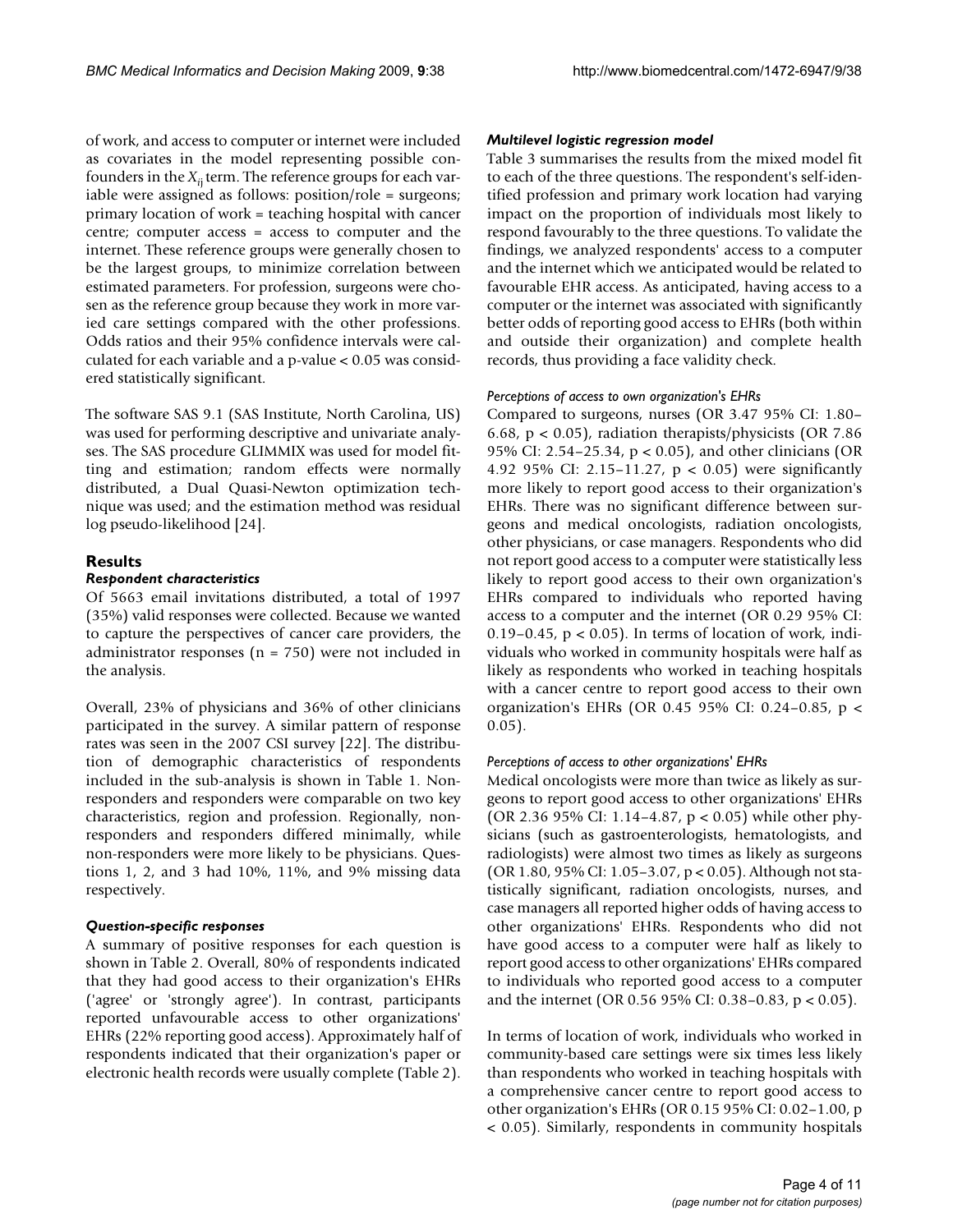| <b>Participant Breakdown</b> |                                                                                                                                                                              | N                              | %   |
|------------------------------|------------------------------------------------------------------------------------------------------------------------------------------------------------------------------|--------------------------------|-----|
| Sex                          |                                                                                                                                                                              |                                |     |
|                              | Female                                                                                                                                                                       | 807                            | 65% |
|                              | Male                                                                                                                                                                         | 433                            | 35% |
| Age                          |                                                                                                                                                                              |                                |     |
|                              | 60 years and older                                                                                                                                                           | 95                             | 8%  |
|                              | $50 - 59$ years                                                                                                                                                              | 420                            | 34% |
|                              | $40-49$ years                                                                                                                                                                | 400                            | 32% |
|                              | under 40 years                                                                                                                                                               | 324                            | 26% |
| <b>Participant Group</b>     |                                                                                                                                                                              |                                |     |
|                              | Surgeons (surgical oncologist, general surgeon, gynecologist, urologist, thoracic)                                                                                           | 162                            | 13% |
|                              | Medical oncologists                                                                                                                                                          | 55                             | 4%  |
|                              | Radiation oncologists                                                                                                                                                        | 63                             | 5%  |
|                              | Other physicians<br>(general practitioner in oncology, gastroenterologist, hematologist, hospitalist, palliative care physician,<br>pathologist, radiologist, respirologist) | 247                            | 20% |
|                              | <b>Nurses</b><br>(advanced practice, chemotherapy, clinical trials, inpatient oncology, Ontario Breast Screening Program,<br>and primary care nurses)                        | 328                            | 26% |
|                              | Radiation therapists/physicists                                                                                                                                              | 171                            | 14% |
|                              | Other clinicians (pharmacist, dietician, social worker)                                                                                                                      | 176                            | 14% |
|                              | Case managers                                                                                                                                                                | 43                             | 3%  |
| Primary location of work     |                                                                                                                                                                              |                                |     |
|                              | Teaching hospital (with a cancer centre)                                                                                                                                     | 611                            | 49% |
|                              | Teaching hospital (without a cancer centre)                                                                                                                                  | 59                             | 5%  |
|                              | Community hospital (with a cancer centre)                                                                                                                                    | 267                            | 21% |
|                              | Community hospital (without a cancer centre)                                                                                                                                 | 212                            | 17% |
|                              | Other location                                                                                                                                                               | 52                             | 4%  |
|                              | Community-based care                                                                                                                                                         | 46                             | 4%  |
| <b>Total</b>                 |                                                                                                                                                                              | 124<br>$\overline{\mathbf{z}}$ |     |

### **Table 1: Distribution of respondent characteristics**

Page 5 of 11 *(page number not for citation purposes)*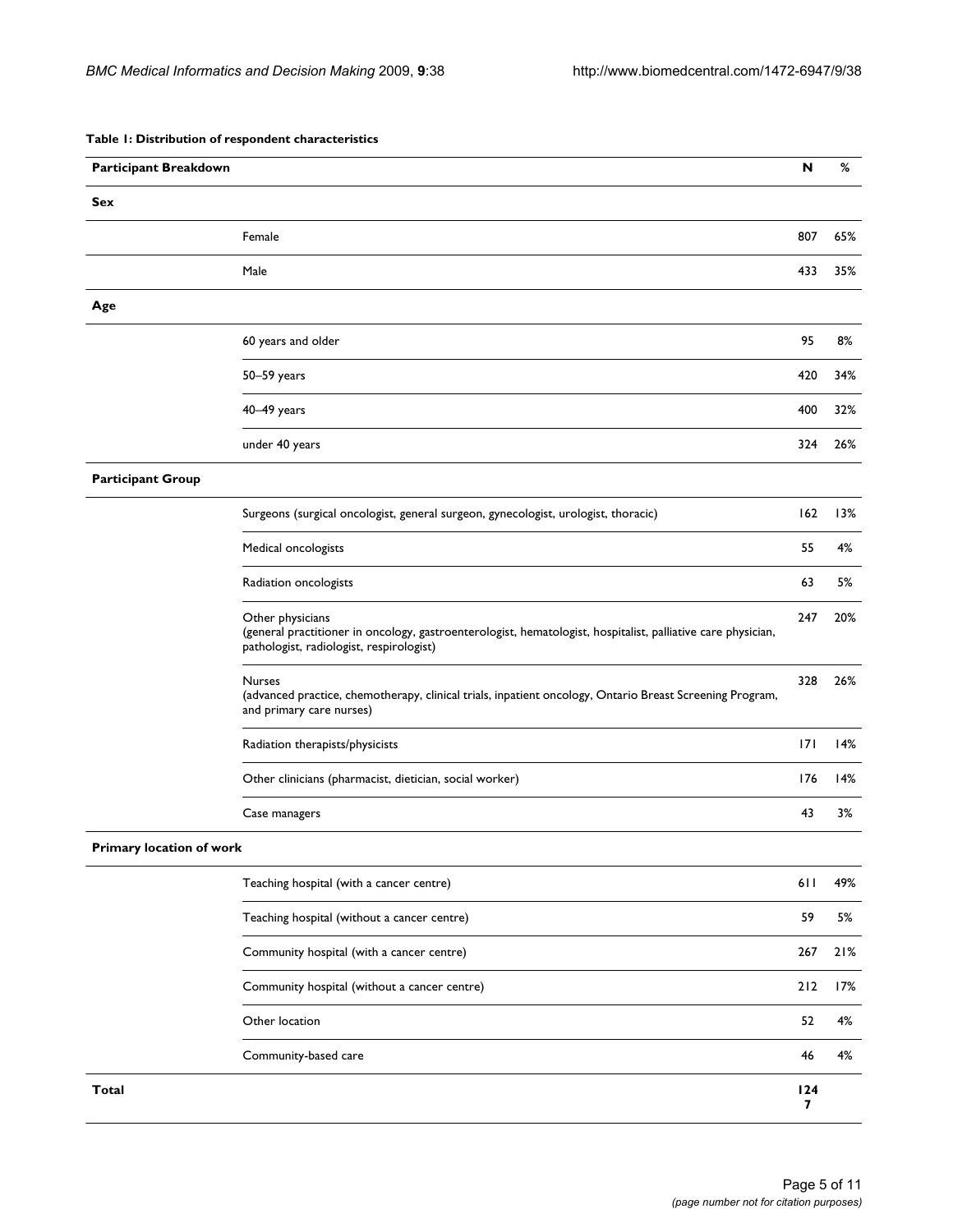### **Table 2: Summary of question responses**

|                                                | Percent responding favourably (agree or strongly agree)                     |     |                                                                                |      |                                                                                    |     |  |
|------------------------------------------------|-----------------------------------------------------------------------------|-----|--------------------------------------------------------------------------------|------|------------------------------------------------------------------------------------|-----|--|
|                                                | QUESTION 1: I have access to my<br>organization's electronic health records |     | QUESTION 2: I have access to other<br>organizations' electronic health records |      | QUESTION 3: Health records (either<br>paper or electronic) are usually<br>complete |     |  |
|                                                | N                                                                           | %   | $\mathsf N$                                                                    | $\%$ | N                                                                                  | %   |  |
| <b>All respondents</b>                         | 994                                                                         | 80% | 275                                                                            | 22%  | 583                                                                                | 47% |  |
| Computer/<br><b>Internet Access</b>            |                                                                             |     |                                                                                |      |                                                                                    |     |  |
| Computer and<br>internet                       | 755                                                                         | 89% | 215                                                                            | 25%  | 463                                                                                | 55% |  |
| computer but no<br>internet                    | 40                                                                          | 87% | 15                                                                             | 33%  | 20                                                                                 | 43% |  |
| no computer                                    | 175                                                                         | 71% | 39                                                                             | 16%  | 86                                                                                 | 35% |  |
| Participant<br>group:                          |                                                                             |     |                                                                                |      |                                                                                    |     |  |
| Surgeons                                       | 117                                                                         | 72% | 26                                                                             | 16%  | 75                                                                                 | 46% |  |
| Medical<br>oncologists                         | 49                                                                          | 89% | $ 9\rangle$                                                                    | 35%  | 29                                                                                 | 53% |  |
| Radiation<br>oncologists                       | 54                                                                          | 86% | 16                                                                             | 25%  | 22                                                                                 | 35% |  |
| Other physicians                               | 183                                                                         | 74% | 61                                                                             | 25%  | 95                                                                                 | 38% |  |
| <b>Nurses</b>                                  | 268                                                                         | 82% | 78                                                                             | 24%  | 169                                                                                | 52% |  |
| Radiation<br>therapists/<br>physicists         | 137                                                                         | 80% | 37                                                                             | 22%  | 79                                                                                 | 46% |  |
| Case managers                                  | 31                                                                          | 72% | 7                                                                              | 16%  | 16                                                                                 | 37% |  |
| Other clinicians                               | 155                                                                         | 88% | 31                                                                             | 18%  | 97                                                                                 | 55% |  |
|                                                |                                                                             |     |                                                                                |      |                                                                                    |     |  |
| <b>Primary work</b><br><b>location</b>         |                                                                             |     |                                                                                |      |                                                                                    |     |  |
| Teaching hospital<br>with cancer centre        | 508                                                                         | 83% | 145                                                                            | 24%  | 263                                                                                | 43% |  |
| Teaching hospital<br>without cancer<br>centre  | 41                                                                          | 69% | $\overline{12}$                                                                | 20%  | 19                                                                                 | 32% |  |
| Community<br>hospital with<br>cancer centre    | 220                                                                         | 82% | 150                                                                            | 25%  | 150                                                                                | 56% |  |
| Community<br>hospital without<br>cancer centre | 165                                                                         | 78% | 35                                                                             | 17%  | 106                                                                                | 50% |  |
| Community Care<br><b>Access Centre</b>         | 33                                                                          | 72% | $\overline{\mathbf{5}}$                                                        | 11%  | $20\,$                                                                             | 43% |  |
| Other location                                 | $27\,$                                                                      | 52% | $ 2\rangle$                                                                    | 23%  | 25                                                                                 | 48% |  |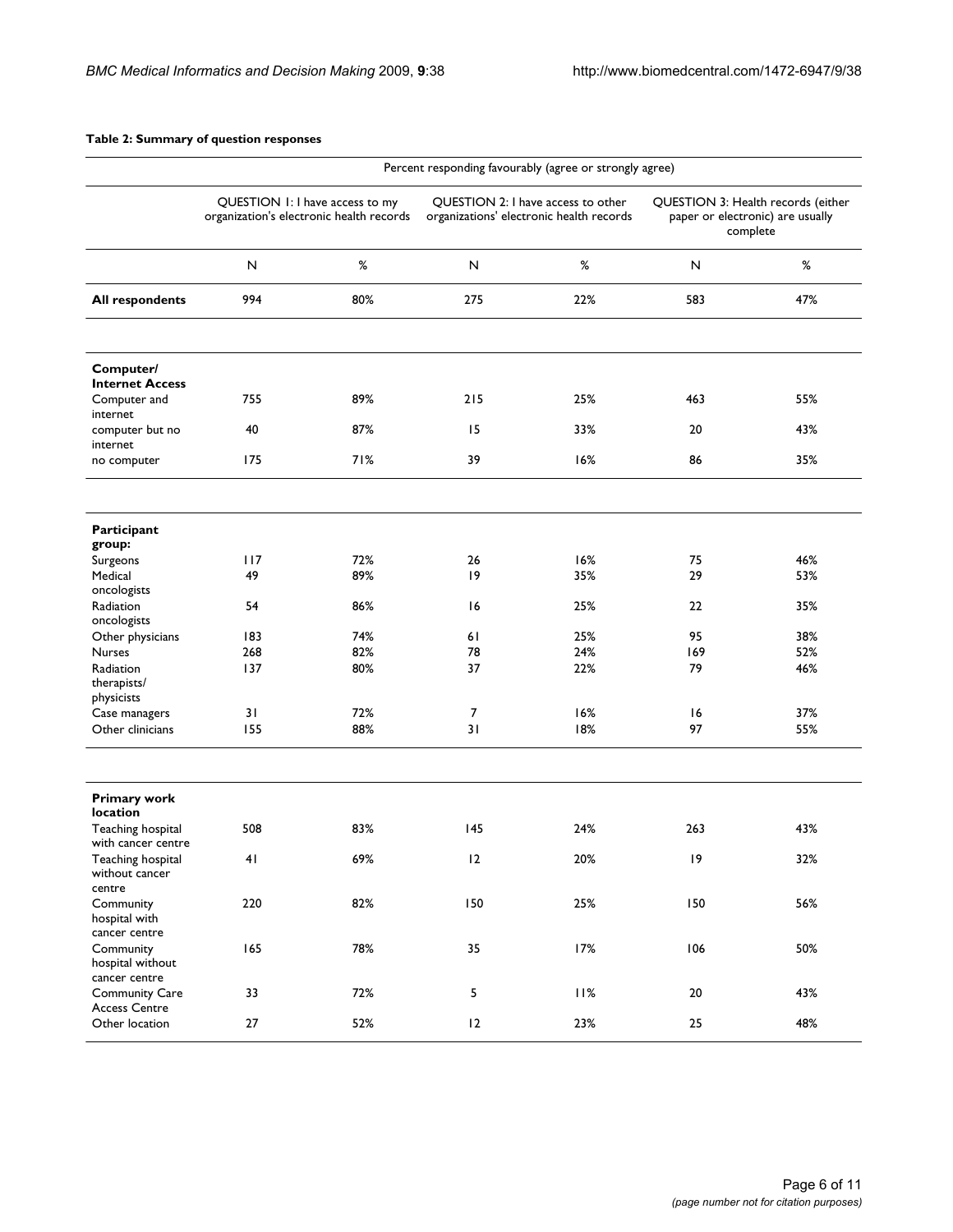### **Table 3: Results of multilevel logistic regression model**

|                                                                                    | <b>Parameter Estimates</b>                                                        |                                    |                                                                                    |                                   |                                                                              |                                  |  |
|------------------------------------------------------------------------------------|-----------------------------------------------------------------------------------|------------------------------------|------------------------------------------------------------------------------------|-----------------------------------|------------------------------------------------------------------------------|----------------------------------|--|
|                                                                                    | I have access to my organization's<br>electronic health records                   |                                    | I have access to other<br>organizations' electronic health<br>records              |                                   | Health records (either paper or<br>electronic) are usually complete          |                                  |  |
|                                                                                    | OR (95%CI)                                                                        | P                                  | OR (95%CI)                                                                         | p                                 | OR (95%CI)                                                                   | P                                |  |
| Computer/<br><b>Internet Access</b>                                                |                                                                                   |                                    |                                                                                    |                                   |                                                                              |                                  |  |
| Computer and<br>internet                                                           | 1.00                                                                              |                                    | 1.00                                                                               |                                   | 1.00                                                                         |                                  |  |
| Computer but no<br>internet                                                        | $0.80$ $(0.26, 2.47)$                                                             | 0.699                              | $1.43$ (0.73, 2.80)                                                                | 0.295                             | 0.53(0.28, 1.00)                                                             | 0.050                            |  |
| No computer                                                                        | 0.29(0.19, 0.45)                                                                  | 100.                               | $0.56$ (0.38, 0.83)                                                                | 0.004                             | 0.40(0.30, 0.55)                                                             | $-0.01$                          |  |
| Participant<br>group:<br>Surgeons<br>Medical<br>oncologists                        | 1.00<br>2.75(0.88, 8.61)                                                          | 0.082                              | 1.00<br>2.36 (1.14, 4.87)                                                          | $\overline{\phantom{a}}$<br>0.021 | 1.00<br>$1.02$ (0.54, 1.95)                                                  | $\blacksquare$<br>0.946          |  |
| Radiation<br>oncologists<br>Other physicians<br>Nurses<br>Radiation<br>therapists/ | 1.30(0.50, 3.37)<br>1.28(0.73, 2.25)<br>$3.47$ (1.80, 6.68)<br>7.86 (2.54, 24.34) | 0.591<br>0.385<br>< 0.01<br>< 0.01 | 1.55(0.74, 3.26)<br>$1.80$ (1.05, 3.07)<br>1.53(0.91, 2.59)<br>$1.46$ (0.79, 2.69) | 0.249<br>0.032<br>0.112<br>0.227  | 0.59(0.31, 1.13)<br>0.69(0.45, 1.07)<br>1.26(0.82, 1.92)<br>1.27(0.77, 2.10) | 0.114<br>0.099<br>0.288<br>0.349 |  |
| physicists<br>Case managers<br>Other clinicians                                    | 4.13 (0.17, 102.4)<br>4.92 (2.15, 11.27)                                          | 0.387<br>< 0.01                    | 5.18 (0.84, 31.95)<br>0.98(0.53, 1.79)                                             | 0.077<br>0.939                    | 0.25(0.06, 1.04)<br>1.27 (0.79, 2.04)                                        | 0.057<br>0.317                   |  |
| <b>Primary work</b><br>location                                                    | 1.00                                                                              |                                    | 1.00                                                                               |                                   | 1.00                                                                         |                                  |  |
| Teaching hospital<br>with cancer centre<br>Teaching hospital<br>without cancer     | $0.72$ (0.28, 1.83)                                                               | 0.491                              | $1.02$ (0.50, 2.08)                                                                | 0.968                             | 0.80(0.42, 1.53)                                                             | 0.505                            |  |
| centre<br>Community<br>hospital with<br>cancer centre                              | 0.45(0.24, 0.85)                                                                  | 0.014                              | 0.94(0.62, 1.42)                                                                   | 0.761                             | $1.60$ (1.13, 2.28)                                                          | 0.009                            |  |
| Community<br>hospital without<br>cancer centre                                     | 0.55(0.30, 1.01)                                                                  | 0.054                              | $0.62$ (0.39, 0.99)                                                                | 0.045                             | $1.47$ (1.01, 2.13)                                                          | 0.046                            |  |
| Community-based<br>care                                                            | $1.09$ (0.04, 26.58)                                                              | 0.960                              | 0.15(0.02, 0.10)                                                                   | 0.050                             | 3.81 (0.95, 15.35)                                                           | 0.060                            |  |
| Other location                                                                     | 0.29(0.12, 0.71)                                                                  | 0.006                              | 0.92 (0.42, 2.02)                                                                  | 0.837                             | $2.05$ (1.04, 4.03)                                                          | 0.038                            |  |
| <b>Region-level</b><br>variance<br>parameter                                       | <b>Estimate</b><br>(standard error)                                               |                                    | <b>Estimate</b><br>(standard error)                                                |                                   | <b>Estimate</b><br>(standard error)                                          |                                  |  |
|                                                                                    | 0.58(0.34)                                                                        |                                    | 0.15(0.10)                                                                         |                                   | 0.05(0.04)                                                                   |                                  |  |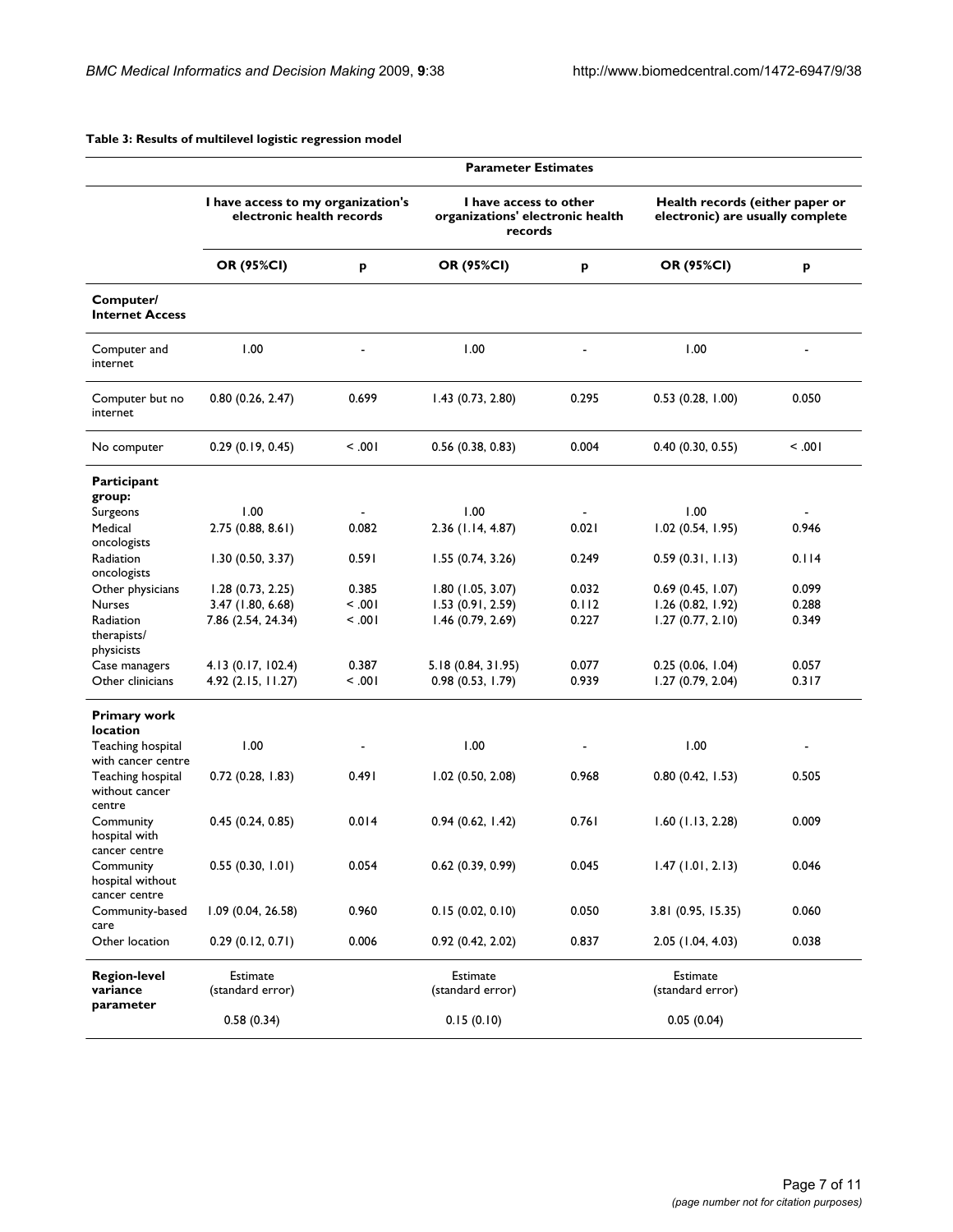that did not contain a comprehensive cancer centre were 1.5 times less likely than respondents in teaching hospitals with comprehensive cancer centres to report good access to other organizations' EHRs (OR 0.62 95% CI: 0.39–0.99,  $p < 0.05$ ).

### *Perceptions of health record completeness (either paper or electronic)*

Respondent profession did not influence perception of health record completeness. However, good access to a computer and the internet was associated with better health record completeness. Respondents who did not have good access to a computer or the internet were 2.5 times less likely to report that their organization's health records were complete than respondents who had good access to both a computer and the internet (OR 0.40 95% CI:  $0.30-0.55$ ,  $p < 0.001$ ). Respondents who did not have good access to the internet (but did have good access to a computer) were two times less likely to report that their health records were complete (OR 0.53 95% CI: 0.28–1.0, p = 0.05). Perceived completeness of health records also varied depending on the respondent's location of work. Respondents working outside of teaching hospitals (such as community-based care settings or community hospitals) were more likely to report that their health records were complete. For example, respondents in community hospitals were 1.5 times as likely to report that their health records were usually complete compared to respondents in teaching hospitals with a comprehensive cancer centre (OR 1.47, 95% CI 1.01–2.13, p < 0.05).

## **Discussion**

Using a multilevel model, this study demonstrates statistically significant variability in access to EHRs across the Ontario cancer system. Cancer care providers report variation in access to EHRs both within and across their organizations. For example, although 80% of respondents reported that they had good access to EHRs at their own organization, only 22% reported having good access to other organizations' EHRs. Cancer care providers also reported variation in perceived access to EHRs and in the completeness of health records across provider and organization types.

#### *Access to a computer and the internet*

Respondents that did not report good access to a computer or the internet reported poorer access to EHRs and less complete health records than those who reported good access to both a computer and the internet. This provides face validity and is an indication that basic information technology access is associated with more complete health records. This also suggests that investments in HIT could result in better and more complete patient health records.

#### *Variation by provider type*

Although good access to computers and the internet is necessary to support the application of EHRs within and across organizations, these data indicate that there is varying access to EHRs across provider types, even for providers working within the same institution. For example, radiation therapists are six times more likely to report good access to their patients' EHRs than radiation oncologists. Because in Ontario, they are limited to working at comprehensive cancer centres with radiation treatment equipment/facilities, both radiation oncologists and radiation therapists interact with the same types of patients in the same settings. Although it is possible that radiation oncologists could delegate computer-related tasks to radiation therapists or nurses, therefore having potentially less need to access EHRs, the survey question addressed *perceived access* to EHRs (rather than *actual use*). This means that respondents who did not actually use EHRs (e.g., because they were delegating tasks to others) could still respond favourably to the question if they perceived the EHR system to be functioning well. Therefore, it is possible that the EHR needs of radiation oncologists and radiation therapists differ and that their perceptions of access actually refer to specific EHR/HIT systems which these data do not reveal. In general, non-physician providers report better access to their own organization's EHRs than physicians. This could be due to different applications of EHRs. For example, radiation therapists may only use EHRs within their unit of the hospital, whereas radiation oncologists may need access to EHRs for patients referred from community care settings, particularly following surgery or systemic treatment, which are provided in a wider range of health care settings.

There is also variation among provider types in terms of perceived access to EHRs outside of their organizations. For example, medical oncologists and other physicians (such as gastroenterologists, hematologists, and radiologists) were approximately twice as likely as surgeons to report good access to EHRs outside of their organization. It is possible that physicians such as medical oncologists interact more directly with patients in other hospitals (such as systemic treatment outreach clinics), and so have a more direct need to access the EHRs of these patients.

In summary, nurses, radiation therapists/physicists and other clinicians were more likely than surgeons to report good access to EHRs within their organization, whereas medical oncologists and other physicians were more likely than surgeons to report good access to other organizations' EHRs. Because individual providers have different needs for and applications of EHRs, some variation between provider types is expected. However, it is unclear how much variation is appropriate. It is clear that EHRs can increase collaboration among care teams [25] but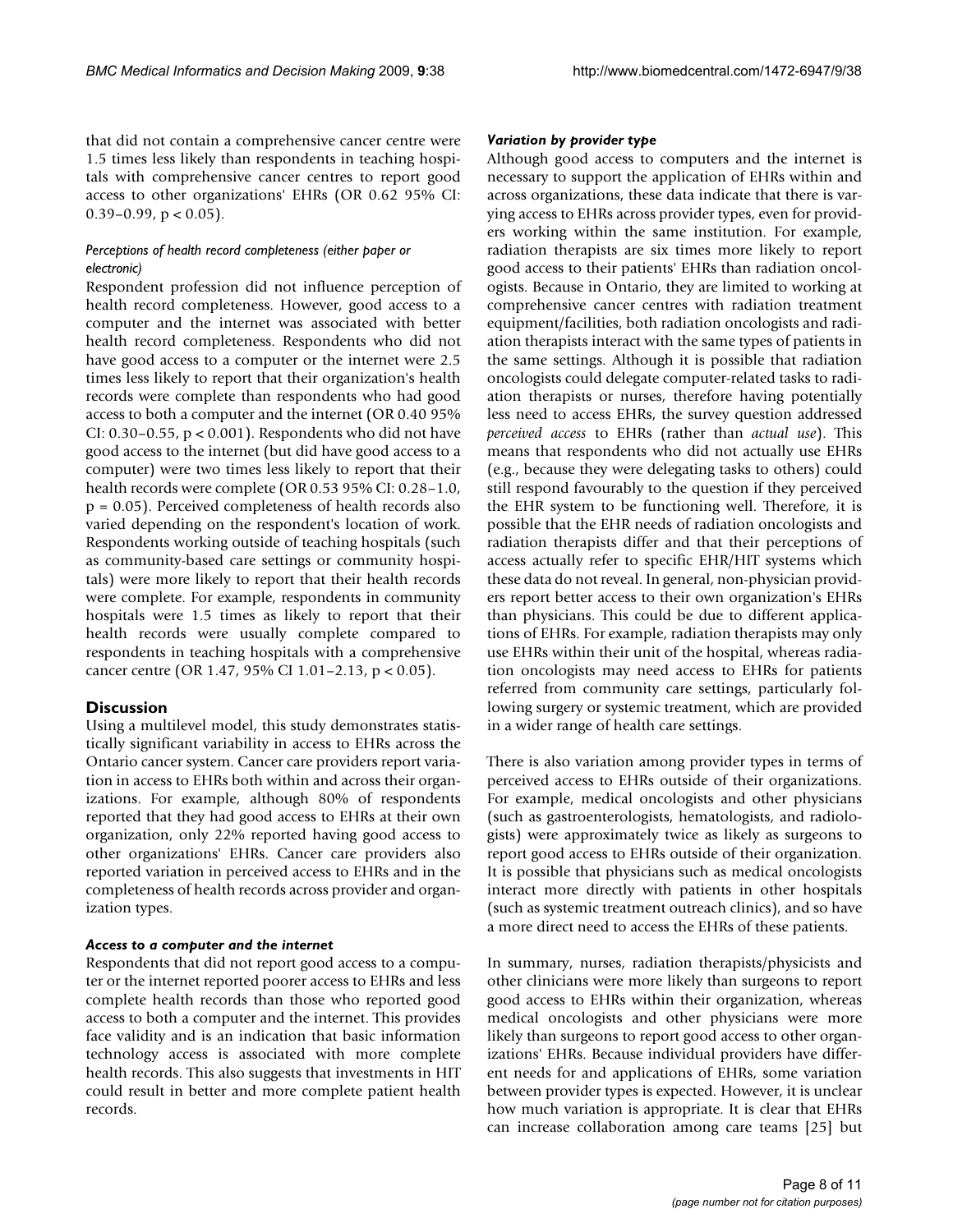before they can contribute to increased effectiveness and efficiency, further consideration is needed to balance accessibility and privacy concerns. If placed in the wrong context, EHRs could have little benefit in improving quality of care, while reducing privacy of patient information [26]. Likewise, if not all of the relevant team members have access to EHRs, this could have a negative impact on integration and continuity of care.

## *Variation by location of work*

Providers working in community hospitals and those providing community-based care report poorer access to EHRs both within their organization and across organizations. Similar trends have been reported in administratorbased surveys [11]. It has been suggested that larger teaching hospitals have better HIT support and in-house capabilities to share and exchange data [27]. Lower HIT- and EHR-capabilities at community-based organizations may promulgate fragmented care and could have implications for continuity of care and system efficiency.

The results also indicate that it is possible for cancer care providers to have good access to EHRs internally, but at the same time have poor access externally. For example, individuals who worked in community-based care organizations were as likely to report good access to their internal EHRs as those in teaching hospitals, but were significantly less likely to report good access to EHRs outside of their organization. Because home care requires interaction with the acute and outpatient care sectors, this lack of external connectivity could have implications for integrated service delivery and efficiency. This also indicates that even though an organization may be "wired" and have internal access to EHRs, it may not have access to the patient health records from other organizations, even if these organizations are also electronic-based. Reasons for these cross-institutional barriers to the sharing of EHRs could include privacy issues and software heterogeneity or lack of cooperation due to competitive or political issues. It should be noted that despite the fact that community hospitals and community-based care providers are less likely to report good cross-institutional access to EHRs, they are more likely to report that their health records are complete than teaching hospitals. This could partly be due to variations in perception and expectations, as well as the relatively smaller size and complexity of cases at these centres compared to teaching hospitals.

## *Limitations*

A number of limitations associated with this research should be considered. First, the response rate for this study was low. However, the response rates obtained are common in surveys of clinicians [28]. In addition, the survey essentially represented the full population, rather than a sub-sample, of cancer care providers in Ontario. Furthermore there was little difference in the distribution of respondents and non-respondents in terms of region, profession, and organization type.

A second limitation of the research is the delivery method. The internet survey delivery method required that respondents have access to a computer, thus potentially biasing the results. However, in our numerous interactions with provider organizations during the survey development phase of the project, concerns that specific provider groups would be disenfranchised due to the survey method were not expressed. In addition, in the 2007 CSI survey, less than 3% of the original sample was excluded because of lack of email or computer access.

A third limitation is that there was potential for respondents to misinterpret the survey questions. For example, the questions do not differentiate between *perceived* access and *actual* access to EHRs, nor do they differentiate between easy and difficult access. Likert scale questions are based on perception, and their interpretation is complex. Although it is possible that some provider types may have interpreted these questions differently than others, problems of interpretation of survey questions are an inevitable aspect of survey research. In pilot testing of the survey questions, respondents did not report any difficulty understanding or answering these questions.

Finally, there are two potential limitations regarding the generalizability of our findings to other health system contexts. Because this research is based on providers working in Ontario, Canada, a publicly financed healthcare system, factors influencing the generalizability to other types of health care systems must be considered. However, many aspects of health services integration, including informational continuity, have been shown to be consistent across system types, thereby reducing this concern [22]. The focus on cancer care and the exclusion of primary care providers may also limit the generalizability of the findings. However, there has been considerable research exploring primary care access to EHRs [6,8]. and the current research fills a gap in identifying access to EHRs by a range of providers across the cancer system.

## **Conclusion**

This study explored the perceptions of EHR access by a wide range of cancer care providers covering diverse cancer care settings. Although cancer care providers in Ontario generally report good access to EHRs within their organizations, gaps remain in access to EHRs from other organizations. This emphasizes the fragmented nature of EHR adoption and cross-communication in cancer systems. Along with focusing on EHR implementation within isolated organizations, it is essential that there is cross-institutional and cross-provider communication to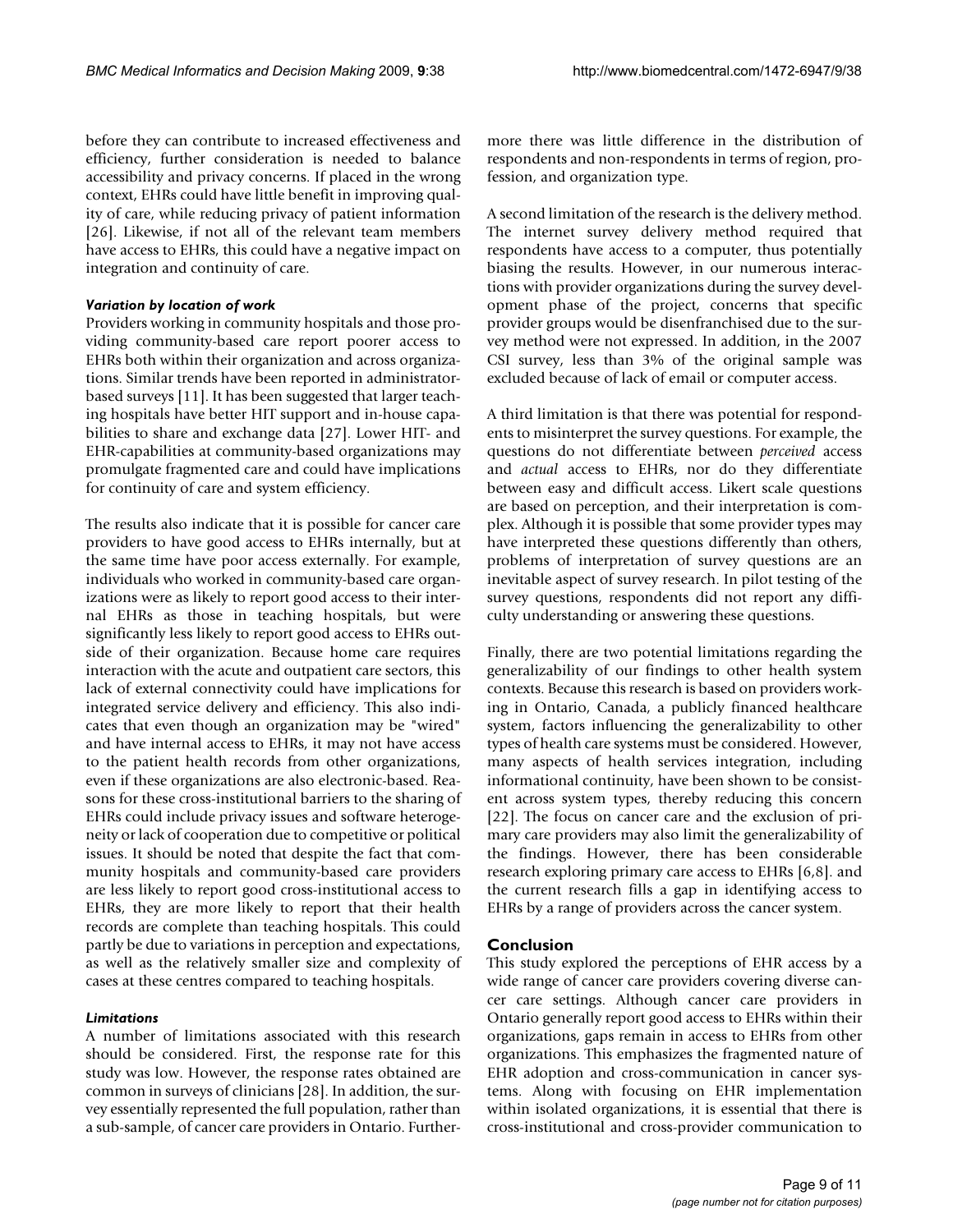ensure patient continuity of care and system efficiency. Similarly, reported completeness of health records, a possible indicator of the quality of EHRs, varies across organization and provider-type. Organizations and providers that report poorer access to EHRs also report poorer completeness of health records, indicating that there may be an association between access to EHRs and the completeness of health records.

There are a number of potential solutions that could help to ensure consistent and coherent EHR adoption. For example, a health system could begin developing interoperability standards for consistent and compatible EHR formats. A similar process of developing standards for EHR implementation is underway in Europe [29]. The ability for providers to communicate with a common EHR system is especially important for cancer care, as patients frequently cross between hospitals and other care settings. Health systems should also adopt policy approaches to integrate EHR development. For example, the European Union is beginning to promote electronic health action plans and research [30]. Recently, Ontario has developed a coordinated e-Health strategy and is focusing on using HIT to improve patient care, access, and safety [31]. Similarly, Canada Health Infoway is working at the national level to accelerate the use of EHRs across the country [32]. By providing political pressure for consistent and standard EHR adoption, health systems will be better equipped to communicate both within and across organizations. Finally, further research is required to identify providerspecific gaps in EHR access and factors influencing crossorganization EHR access.

This study provides a baseline view of EHR access for cancer care providers in a large healthcare system. There are a number of challenges to the adoption of EHRs [33] but by understanding the current differences in access by provider type and care setting, we can begin to explore barriers to implementation and solutions to improve continuity of care for patients. This knowledge will be essential for exploring current uptake, applications, and gaps in the use of EHRs across healthcare systems.

## **Competing interests**

The authors declare that they have no competing interests.

## **Authors' contributions**

MJD and LP helped to conceptualize the study. MJD, LP and MO participated in the design and conduct of the survey. PB and HJ performed the statistical analyses. MO wrote the initial draft of the manuscript, which all authors reviewed and provided feedback. All authors read and approved the final manuscript.

### **Acknowledgements**

The authors acknowledge exceptional support for the project from cancer care providers and administrators representing regional cancer programs, hospitals, community care access centres and public health units across Ontario. Funding for this project was provided by grant RC1-1071-06 from the Canadian Health Services Research Foundation with matching funds provided by Cancer Care Ontario.

#### **References**

- 1. Hillestad R, Bigelow J, Bower A, Girosi F, Meili R, Scoville R, Taylor R: **Can electronic medical record systems transform health care? Potential health benefits, savings, and costs.** *Health Aff* 2005, **24:**1103-1117.
- 2. Jha AK, DesRoches CM, Campbell EG, Donelan K, Rao SR, Ferris TG, Shields A, Rosenbaum S, Blumenthal D: **[Use of electronic health](http://www.ncbi.nlm.nih.gov/entrez/query.fcgi?cmd=Retrieve&db=PubMed&dopt=Abstract&list_uids=19321858) [records in U.S. hospitals.](http://www.ncbi.nlm.nih.gov/entrez/query.fcgi?cmd=Retrieve&db=PubMed&dopt=Abstract&list_uids=19321858)** *New England Journal of Medicine* 2009, **360:**1628-1638.
- 3. DesRoches CM, Campbell EG, Rao SR, Donelan K, Ferris TG, Jha A, Kaushal R, Levy DE, Rosenbaum S, Shields AE, *et al.*: **[Electronic](http://www.ncbi.nlm.nih.gov/entrez/query.fcgi?cmd=Retrieve&db=PubMed&dopt=Abstract&list_uids=18565855) [health records in ambulatory care: A national survey of phy](http://www.ncbi.nlm.nih.gov/entrez/query.fcgi?cmd=Retrieve&db=PubMed&dopt=Abstract&list_uids=18565855)[sicians.](http://www.ncbi.nlm.nih.gov/entrez/query.fcgi?cmd=Retrieve&db=PubMed&dopt=Abstract&list_uids=18565855)** *New England Journal of Medicine* 2008, **359:**50-60.
- 4. Bates DW, Ebell M, Gotlieb E, Zapp J, Mullins HC: **[A proposal for](http://www.ncbi.nlm.nih.gov/entrez/query.fcgi?cmd=Retrieve&db=PubMed&dopt=Abstract&list_uids=12509352) [electronic medical records in U.S. primary care.](http://www.ncbi.nlm.nih.gov/entrez/query.fcgi?cmd=Retrieve&db=PubMed&dopt=Abstract&list_uids=12509352)** *J Am Med Inform Assoc* 2003, **10:**1-10.
- 5. Anderson GF, Frogner BK, Johns RA, Reinhardt UE: **Health care spending and use of information technology in OECD countries.** *Health Aff* 2006, **25:**819-831.
- 6. Schoen C, Osborn R, Huynh PT, Doty M, Peugh J, Zapert K: **On the front lines of care: Primary care doctors' office systems, experiences, and views in seven countries.** *Health Aff* 2006, **25:**555-571.
- 7. Davis K, Schoen C, Schoenbaum S, Holmgren A, Kriss J, Shea K: *Mirror, mirror on the wall: An international update on the comparative performance of American health care* 2007 [[http://www.oha.com/](http://www.oha.com/currentissues/issues/ehealth/documents/2008e-healthadoptionsurveyclinicalcapabilitieskeyfindingsreport.pdf) [currentissues/issues/ehealth/documents/2008e-](http://www.oha.com/currentissues/issues/ehealth/documents/2008e-healthadoptionsurveyclinicalcapabilitieskeyfindingsreport.pdf)
- [healthadoptionsurveyclinicalcapabilitieskeyfindingsreport.pdf](http://www.oha.com/currentissues/issues/ehealth/documents/2008e-healthadoptionsurveyclinicalcapabilitieskeyfindingsreport.pdf)].
- 8. Schoen C, Osborn R, Doty MM, Bishop M, Peugh J, Murukutla N: **Toward higher-performance health systems: Adults' health care experiences in seven countries, 2007.** *Health Aff* 2007, **26:**717-734.
- 9. Ontario Health Quality Council: *First Yearly Report. Toronto* 2006 [[http://www.ccac-ont.ca/Upload/oaccac/General/](http://www.ccac-ont.ca/Upload/oaccac/General/OHQC_Summary_2006EN.pdf)
- [OHQC\\_Summary\\_2006EN.pdf\]](http://www.ccac-ont.ca/Upload/oaccac/General/OHQC_Summary_2006EN.pdf).
- 10. College of Family Physicians of Canada, Canadian Medical Association, Royal College of Physicians and Surgeons of Canada: *2004 National Physician Survey results. Mississauga, ON* 2004 [[http://www.nationalphy](http://www.nationalphysiciansurvey.ca/nps/results/physicians-e.asp) [siciansurvey.ca/nps/results/physicians-e.asp](http://www.nationalphysiciansurvey.ca/nps/results/physicians-e.asp)].
- 11. Ontario Hospital Association: *Ontario Hospital eHealth Adoption: 2007 Survey Top Line Report Ontario Hospital e-Health Adoption Survey* 2007 [[http://www.oha.com/ehealthsurvey\]](http://www.oha.com/ehealthsurvey).
- 12. Lapinsky SE, Holt D, Hallett D, Abdolell M, Adhikari NK: **Survey of information technology in Intensive Care Units in Ontario, Canada.** *BMC Medical Informatics & Decision Making* 2008, **8:**5.
- 13. Wallace PJ: **Reshaping cancer learning through the use of health information technology.** *Health Aff* 2007, **26:**169-177.
- 14. Bodenheimer T: **[Coordinating care: A perilous journey](http://www.ncbi.nlm.nih.gov/entrez/query.fcgi?cmd=Retrieve&db=PubMed&dopt=Abstract&list_uids=18322289) [through the health care system.](http://www.ncbi.nlm.nih.gov/entrez/query.fcgi?cmd=Retrieve&db=PubMed&dopt=Abstract&list_uids=18322289)** *The New England Journal of Medicine* 2008, **358:**1064-1071.
- 15. Cancer Care Ontario, Cancer Quality Council of Ontario: *Cancer System Quality Index 2008. Toronto* 2008 [<http://www.csqi.on.ca>].
- 16. Weber V, Bloom F, Pierdon S, Wood C: **[Employing the electronic](http://www.ncbi.nlm.nih.gov/entrez/query.fcgi?cmd=Retrieve&db=PubMed&dopt=Abstract&list_uids=18373133) [health record to improve diabetes care: A multifaceted](http://www.ncbi.nlm.nih.gov/entrez/query.fcgi?cmd=Retrieve&db=PubMed&dopt=Abstract&list_uids=18373133) [intervention in an integrated delivery system.](http://www.ncbi.nlm.nih.gov/entrez/query.fcgi?cmd=Retrieve&db=PubMed&dopt=Abstract&list_uids=18373133)** *Journal of General Internal Medicine* 2008, **23:**379-382.
- 17. Shortell SM, Gillies RR, Anderson DA, Erickson KM, Mitchell JB: *Remaking health care in America: the evolution of organized delivery systems* San Francisco: Jossey-Bass; 2000.
- 18. Aiello Bowles EJ, Tuzzio L, Wiese CJ, Kirlin B, Greene SM, Clauser SB, Wagner EH: **[Understanding high-quality cancer care: A](http://www.ncbi.nlm.nih.gov/entrez/query.fcgi?cmd=Retrieve&db=PubMed&dopt=Abstract&list_uids=18181099) [summary of expert perspectives.](http://www.ncbi.nlm.nih.gov/entrez/query.fcgi?cmd=Retrieve&db=PubMed&dopt=Abstract&list_uids=18181099)** *Cancer* 2008, **112:**934-942.
- Niazkhani Z, Pirnejad H, de Bont A, Aarts |: **Evaluating inter-professional work support by a computerized physician order entry (CPOE) system.** *Studies in Health Technology and Informatics* 2008, **136:**321-326.